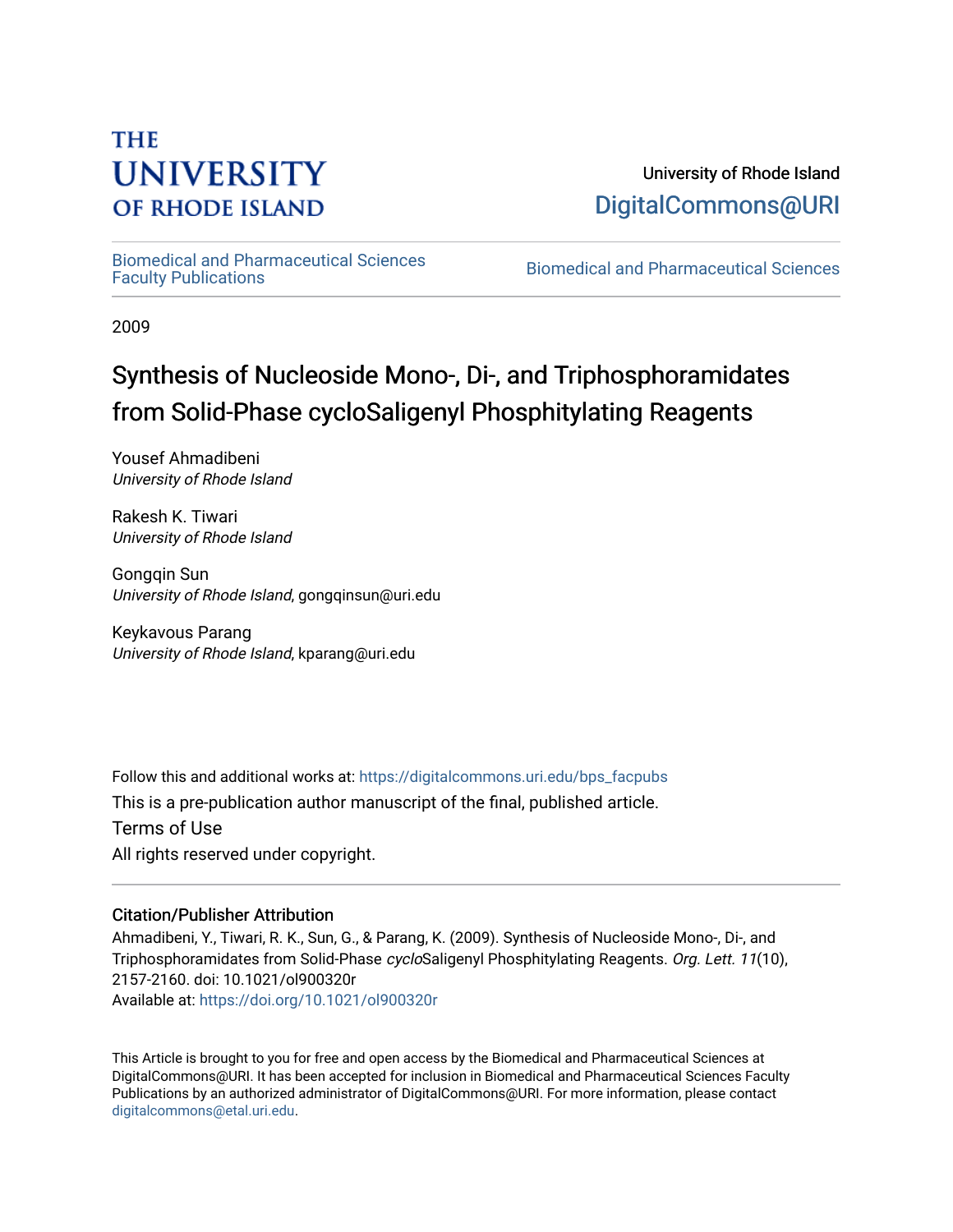

# **I Public Access**

**uthor Manuscript** 

Lett. Author manuscript; available in PMC 2010 May 21.

Published in final edited form as:

*Org Lett*. 2009 May 21; 11(10): 2157–2160. doi:10.1021/ol900320r.

## **Synthesis of Nucleoside Mono-, Di-, and Triphosphoramidates from Solid-Phase** *Cyclo***Saligenyl Phosphitylating Reagents**

Yousef Ahmadibeni<sup>a,c</sup>, Rakesh K. Tiwari<sup>a</sup>, Gongqin Sun<sup>b</sup>, and Keykavous Parang<sup>a,\*</sup>

a*Department of Biomedical and Pharmaceutical Sciences, College of Pharmacy, The University of Rhode Island, Kingston, Rhode Island 02881*

b*Department of Cell and Molecular Biology, The University of Rhode Island, Kingston, Rhode Island 02881* c*Department of Chemistry, Columbus State University, Columbus, Georgia 31907.*

## **Abstract**



ROH = (a) 3'-azido-3'-deoxythymidine, (b) adenosine, (c) 3'-fluoro-3'-deoxythymidine, (d) 2',3'-didehydro-2',3'dideoxythymidine, (e) thymidine, (f) 2'-deoxyadenosine, (g) 2'-deoxycytidine, (h) 2'-deoxyguanidine

Chloromethyl polystyrene resin was reacted with 5-hydroxysalicylaldehyde in the presence of potassium carbonate to afford polymer-bound 2-hydroxybenzaldehyde. Subsequent reduction with borane solution produced polymer-bound 2-hydroxybenzyl alcohol. The reaction of immobilized 2 hydroxybenzyl alcohol with appropriate phosphitylating reagents yielded solid-phase *cyclo*Saligenyl mono-, di-, and triphosphitylating reagents, which were reacted with unprotected nucleosides, followed by iodine oxidation, deprotection of cyanoethoxy groups, and the basic cleavage, respectively, to afford 5′-*O*-nucleoside mono-, di-, and triphosphoramidates in 52-73% overall yield.

> Antiviral and antitumor nucleoside analogs undergo three phosphorylation steps by cellular kinases to generate nucleoside 5′-triphosphates that act as competitive inhibitors of DNA polymerases or incorporate into DNA and cause chain termination.<sup>1</sup> The first phosphorylation step is often the rate-limiting step. Thus several nucleoside phosphoramidate derivatives have

<sup>\*</sup>E-mail: kparang@uri.edu.

**Supporting Information Available.** Experimental procedures and characterization of resins with IR and final compounds with NMR and high-resolution mass spectrometry. This material is available free of charge via the Internet at [http://pubs.acs.org.](http://pubs.acs.org)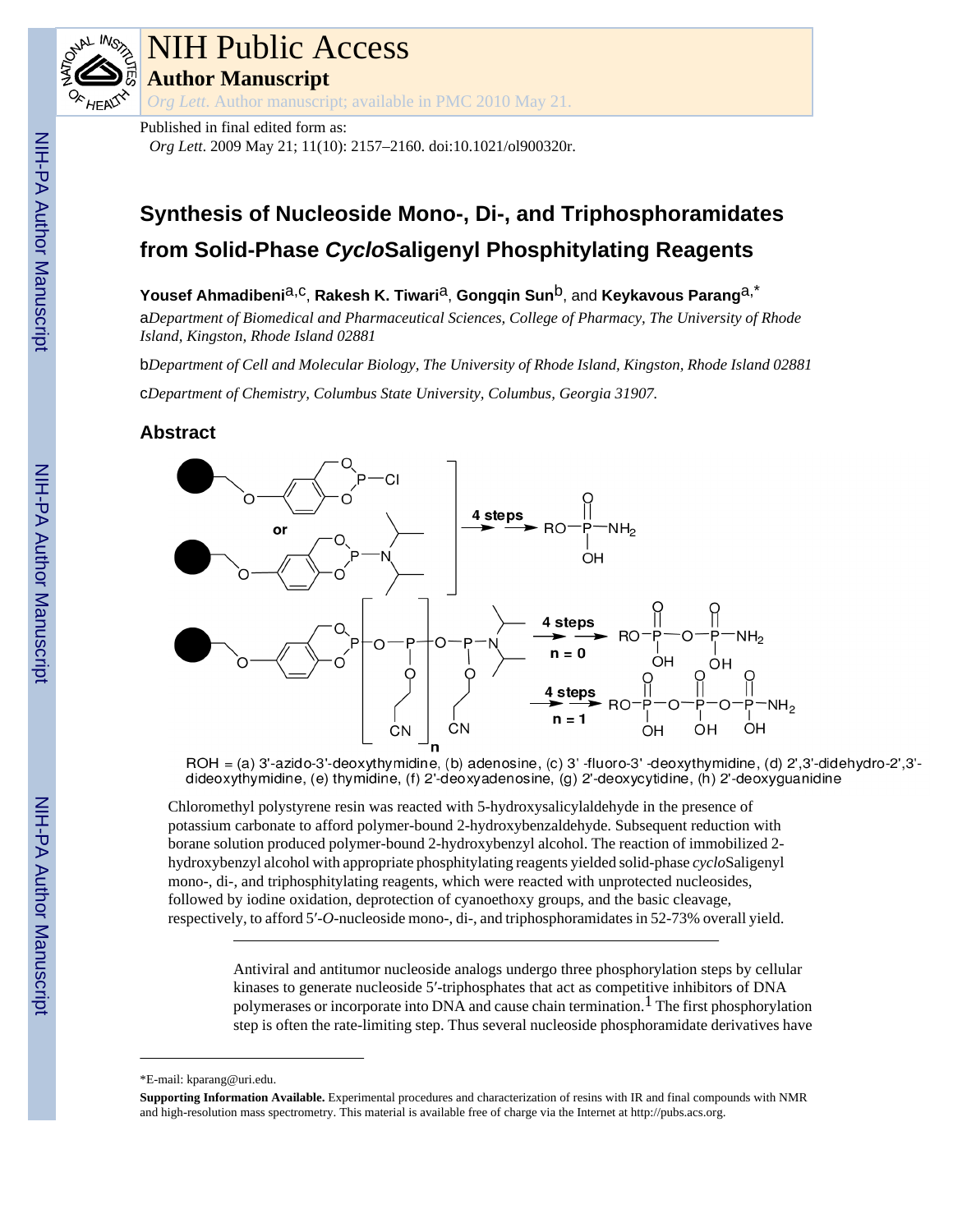been synthesized as prodrugs with the aim of delivering the corresponding 5′-mononucleotide intracellularly and bypassing the initial phosphorylation step.<sup>2-6</sup> A number of phosphoramidate derivatives of antiviral and antitumor nucleosides have demonstrated to have enhanced activity and reduced cytotoxicity when compared with their corresponding parent nucleosides.<sup>3,6-8</sup> Furthermore, oligonucleotide phosphoramidates have attracted considerable attention as potential antisense agents because of their stability toward nucleases and being able to form a duplex with complementary DNA or RNA sequences with higher affinity.<sup>9</sup>,  $10$  Catalysis of many hydrolases and nucleases also occur through nucleoside phosphoramidate intermediates.<sup>11,12</sup> Therefore, the synthesis of nucleoside phosphoramidates and phosphoramidate-based pronucleotides and oligonucleotides are subjects of considerable interest in nucleic acid research. The facile synthesis of larger quantities of phosphoramidate derivatives is essential for studying their biological properties.

The reported solution-phase methods for the synthesis of nucleoside 5′-phosphoramidates include the reaction of nucleoside diphosphates, triphosphates, chlorophosphates, Hphosphonates, or trimethaphosphates, with amines  $13-16$  in the presence of a base and/or a coupling reagent (e.g., *N*-carbodiimide derivatives<sup>13,17,18</sup> or trimethylsilyl chloride<sup>15,19</sup>). Alternatively, highly reactive phosphoramidate precursors (e.g., phosphoryldichloride derivatives or bis(benzotriazolyl)phosphoramidates) have been used in reaction with nucleosides for the synthesis nucleoside phosphoramidates.<sup>6</sup> These methods have one or more disadvantages, such as the requirement for the synthesis of precursor nucleoside phosphates or phosphoramidates, the poor solubility of precursors in organic solvents, tedious purification of final products from intermediates and starting reagents, and low or moderate overall yields. We have previously reported the solid-phase synthesis of nucleoside mono-, di-, and triphosphates with high regioselectivity using polymer-bound linkers of *p*-hydroxybenzyl alcohol or *p*-acetoxybenzyl alcohol.20-4

*Cyclo*Saligenyl (*cyclo*Sal)-phosphate triesters of several nucleoside analogs have been designed as a pH-driven nucleotide delivery system.25-28 As part of our ongoing efforts to synthesize organophosphorus compounds,<sup>29</sup> we report the synthesis of immobilized *cycloSal* phosphitylating reagents and their application for the synthesis of nucleoside mono-, di-, and triphosphoramidates to circumvent one or more of the problems associated with the solutionphase methods. To the best of our knowledge, this is the first paper on the synthesis of polymerbound *cyclo*Sal phosphitylating reagents. Mono-, di-, and triphosphitylating reagents were first immobilized on polystyrene resin-bound linker of 2-hydroxybenzyl alcohol. Coupling reaction of unprotected nucleosides with the immobilized reagent followed by iodine oxidation, deprotection, and basic cleavage afforded nucleoside mono-, di-, and triphosphoramidates.

The advantages of this solid-phase strategy included: (i) The immobilization of hindered phosphitylating reagents on a rigid polymer-bound linker allowed for the regioselective reaction with the most reactive hydroxyl group in the presence of an excess of unprotected nucleosides to afford monosubstituted final products; (ii) Unprotected nucleosides were used instead of precursor nucleoside phosphate derivatives; (iii) Excess of nucleosides and unreacted reagents were removed in each step by washing the resins. Furthermore, the modified linker remained trapped on the resins. This facilitated isolation and purification of monosubstituted final products; and (iv) This strategy allowed the synthesis of nucleoside 5′-*O*-mono-, di-, and triphosphoramidates from the same polymer-bound linker.

Scheme 1 illustrates the synthesis of diphosphitylating and triphosphitylating reagents (**4** and **7**). Phosphorus trichloride was subjected to reaction with 3-hydroxypropionitrile (1 equiv) in the presence of 2,6-lutidine in anhydrous THF to yield 2-cyanoethyl phosphorodichloridate (**1)**. The subsequent reaction of **1** with diisopropylamine (1 equiv) in the presence of 2,6 lutidine afforded 2-cyanoethyl diisopropylchlorophosphoramidite **2**. Addition of water (1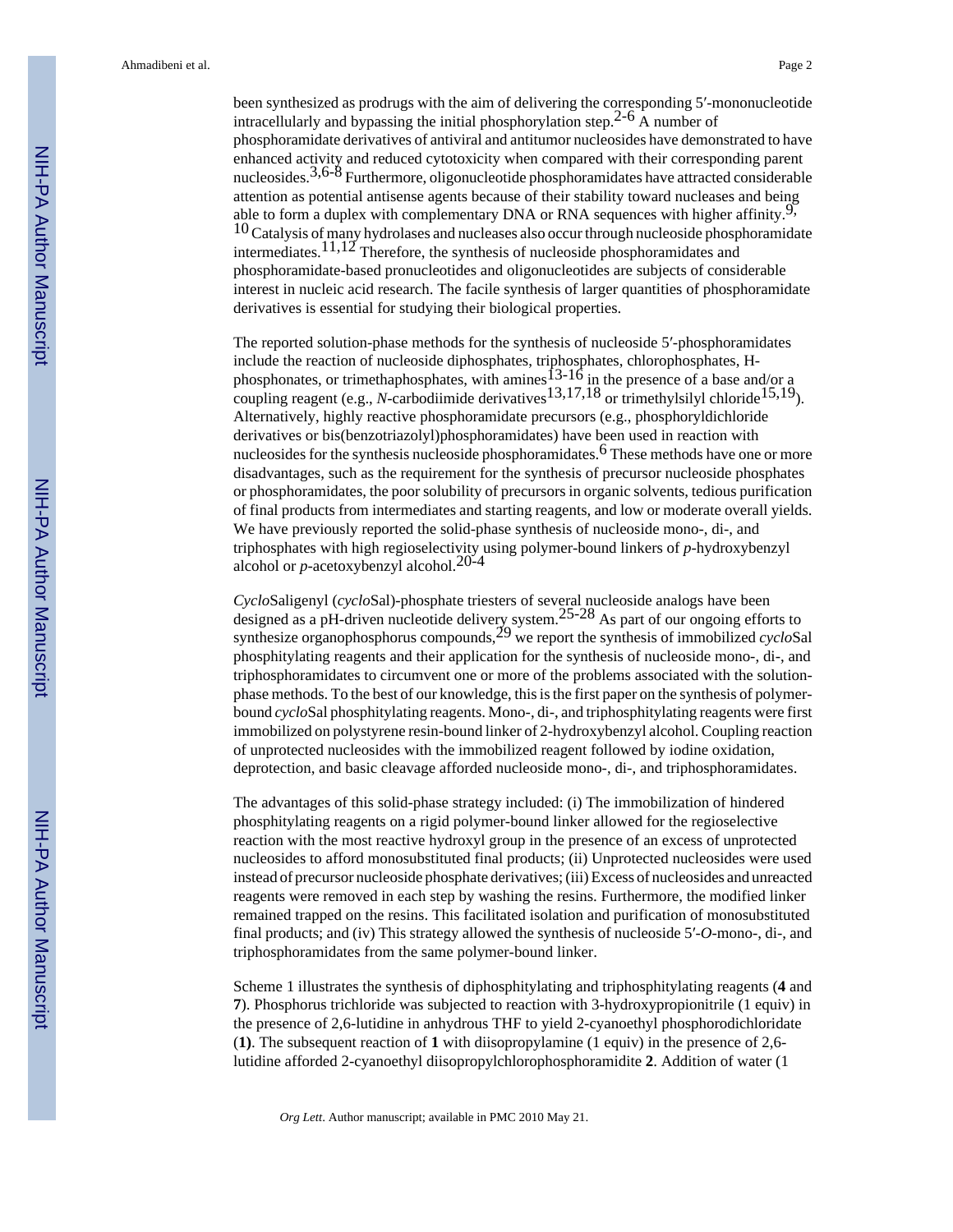equiv) and 2,6-lutidine gave the intermediate **3** that was reacted with phosphorus trichloride (1 equiv) in the presence of 2,6-lutidine to afford the diphosphitylating reagent (**4**, 93%)

In a separate reaction, 2-cyanoethyl phosphorodichloridate (**1)** was reacted with the intermediate **3** (1 equiv) in the presence of 2,6-lutidine in anhydrous THF to yield **5**. Compound **5** was immediately treated with water (1 equiv) and phosphorus trichloride (1 equiv), respectively, in the presence of 2,6-lutidine to yield the triphosphitylating reagent (**7**, 87%).

The diphosphitylating and triphosphitylating reagents (**4** and **7**) were used immediately in coupling reactions with the polymer-bound 2-hydroxybenzyl alcohol. Compounds **4** and **7** were reacted with water and the chemical structures of their dihydroxy forms were confirmed by high-resolution time-of-flight electrospray mass spectrometry.

Scheme 2 shows the synthesis of nucleoside mono-, di, and triphosphoroamidates from polymer-bound 2-hydroxybenzylalcohol (**10**). Chloromethyl polystyrene resin (**8**) was reacted with 5-hydroxysalicylaldehyde in the presence of sodium iodide and potassium carbonate to afford polymer-bound 2-hydroxybenzaldehyde (**9**). Reduction of the aldehyde group in **9** in the presence of borane solution (1M) produced polymer-bound 2-hydroxybenzyl alcohol (**10**), which was reacted with phosphorus trichloride or *N*,*N*-diisopropyl phosphoramidous dichloride in the presence of 2,6-lutidine to produce the corresponding polymer-bound *cyclo*Sal monophosphitylating reagents, **11** and **12**, respectively.

Similarly, the reaction of **10** with diphosphitylating and triphosphitylating reagents, **4** and **7**, in the presence of 2,6-lutidine produced polymer-bound *cyclo*Sal diphosphitylating and triphosphitylating reagents (**13** and **14**), respectively. The treatment of **11** or **12** with excess of unprotected nucleosides (e.g., 3′-azido-3′-deoxythymidine (**a**), adenosine (**b**), 3′-fluoro-3′ deoxythymidine (**c**), 2′,3′-didehydro-2′,3′-dideoxythymidine (**d**), thymidine (**e**), 2′ deoxyadenosine (**f**), 2′-deoxycytidine (**g**), and 3′-deoxyguanidine (**h**)) in the presence of pyridine or 5-(ethylthio)-1*H*-tetrazole, respectively, gave **15a–h**. Similarly, reaction of **13** and **14** with excess of 3′-azido-3′-deoxythymidine (**a**) and adenosine (**b**) in the presence of 5- (ethylthio)-1*H-*tetrazole afforded **16–17a,b**. The most reactive hydroxyl group of unprotected nucleosides reacted selectively with hindered polymer-bound reagents (**11**–**14**) when an excess of nucleoside was used in coupling reaction.

Iodine oxidation of **15a–h** and **16–17a,b** yielded the corresponding polymer-bound nucleosides 5′-*O*-monophosphate (**18a–h**), diphosphate (**19a,b**), and triphosphate triester derivatives (**20a,b**). The removal of the cyanoethoxy group with DBU in **19**–**20a,b** afforded the corresponding polymer-bound nucleosides **21–22a,b**.

The cleavage of polymer-bound compounds **18a–h** and **21–22a,b** was carried out under basic conditions (NH4OH). The intramolecular cleavage mechanism of final products from (**23a– h** and **24–25a,b**) is shown in Scheme 2. The cleavage relies on a nucleophilic attack on the phosphate triester by ammonia and a subsequent hydrolysis pathway to yield the nucleoside phosphoramidate derivatives. The reaction of ammonium hydroxide on resin **26** at the same time produced the linker-trapped resin (**27**), which was separated from the final products by filtration. The crude products had a purity of  $68-92\%$  and were purified on the C<sub>18</sub> Sep-Pak cartridges to afford 5′-*O*-nucleoside monophosphoramidates, diphosphoramidates, and triphosphoramidates (**28a**–**h**, **29**–**30a,b**, Scheme 2) in 52-73% overall yield (calculated from **11–14**, Table S1, see Supporting Information). The products were characterized by 1H NMR, 13C NMR, 31P NMR, and high-resolution mass spectrometry (ESI-TOF).

This is the first report of the synthesis of solid-phase *cyclo*Sal phosphitylating reagents and their application for the preparation of nucleoside 5′-*O*-mono- di-, and triphosphoramidates. The solid-phase strategy allowed facile synthesis and purification of nucleoside 5′-

*Org Lett*. Author manuscript; available in PMC 2010 May 21.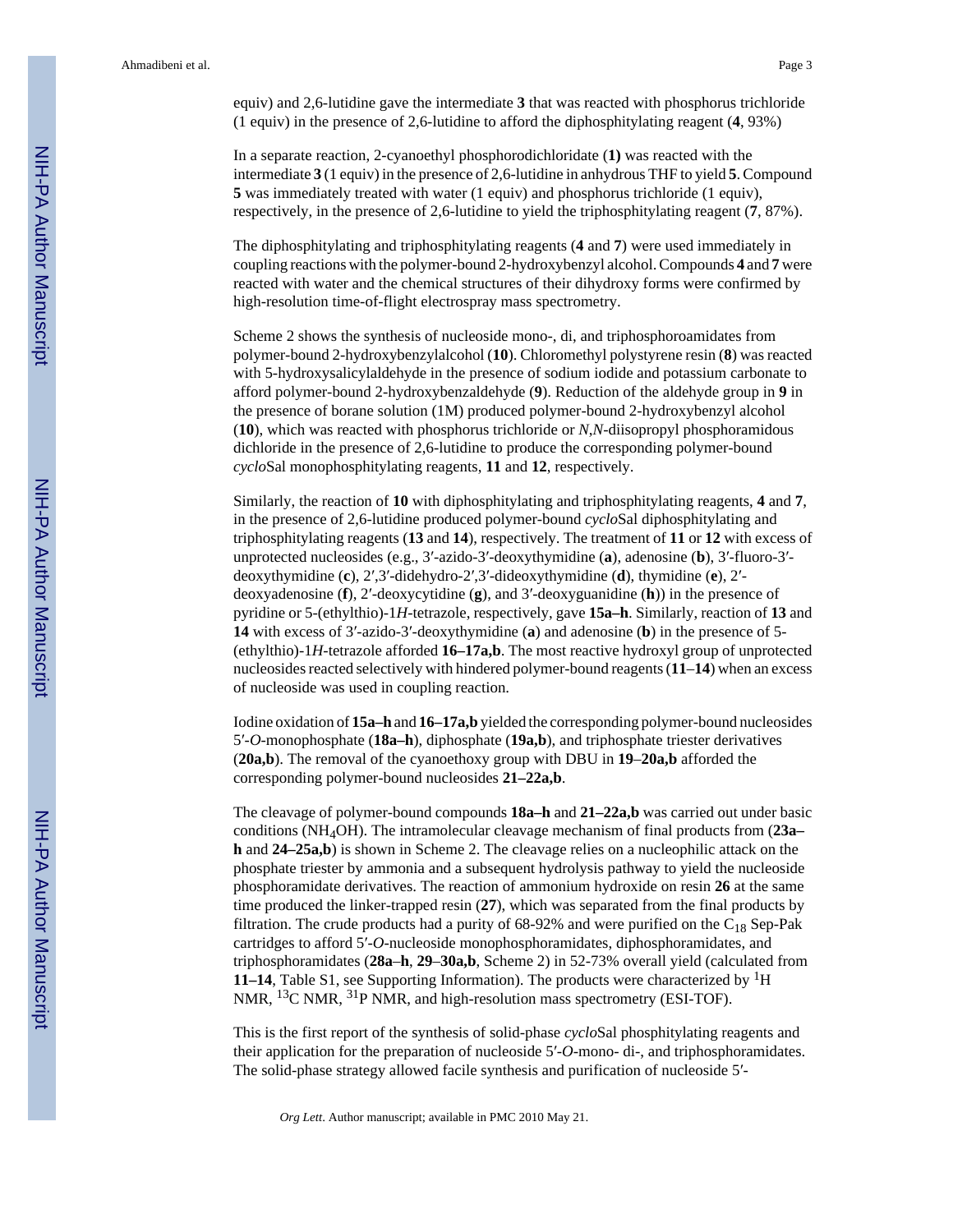phosphoramidate derivatives from unprotected nucleosides by removing the unreacted reagents by washing in each step.

As a typical procedure (Scheme 2), 3′-azido-3′-deoxythymidine (**a**, 1 mmol, 4 equiv) and 5- (ethylthio)-1*H*-tetrazole (4 equiv) were dissolved in dry DMSO (3 mL) and were added to swollen **13** (229 mg, 0.25 mmol, 1.09 mmol/g) in THF (5 mL). The mixture was shaken for 28 h at room temperature. The resin was collected by filtration and washed with DMSO ( $2 \times$ 10 mL) and THF (2 × 10 mL), respectively, and dried under vacuum to give **16a** (267 mg). Iodine solution in pyridine/water  $(98.2 \text{ v/v})$  (1.5 equiv, 1.5 mL, 0.5 M) was added to swollen resin **16a** in THF (5 mL). After 15 min shaking at room temperature, the resin was collected by filtration and washed with pyridine  $(2 \times 10 \text{ mL})$ , THF  $(2 \times 10 \text{ mL})$ , and DCM  $(2 \times 10 \text{ mL})$ , respectively, and was dried overnight at room temperature under vacuum to give **19a** (273 mg). DBU (2 mmol) was added to swollen resin **19a** in THF (5 mL). After 48 h shaking of the mixture at room temperature, the resin was collected by filtration and washed with THF ( $3 \times$ 15 mL) and DCM  $(3 \times 15 \text{ mL})$ , respectively, and dried overnight at room temperature under vacuum to give **21a** (244 mg). NH4OH (30%, 3 mL) was added to swollen resin **21a** in THF (3 mL). After 75 min shaking of the mixture at room temperature, the resin was collected by filtration and washed with MeOH  $(2 \times 10 \text{ mL})$ . The solvents of filtrate solution were immediately evaporated at room temperature. The residue was mixed with Rexyn® 101 (H) (hydrogen form, 500 mg, 5.72 meq/g) in water:dioxane (75:25 v/v, 3 mL) for 15 min. After filtration, the solvents were removed using lyophilization and the crude products were purified on  $C_{18}$  Sep-Pak using appropriate solvents. The solvents were evaporated and the residues were dried under vacuum at −20 °C to yield **29a**.

#### **Supplementary Material**

Refer to Web version on PubMed Central for supplementary material.

### **Acknowledgment**

We acknowledge the financial support from National Science Foundation, Grant Number CHE 0748555. We acknowledge National Center for Research Resources, NIH, Grant Number 1 P20 RR16457 for sponsoring the core facility.

#### **References**

- 1. Balzarini J. Pharm. World Sci 1994;16:113. [PubMed: 8032337]
- 2. Parang K, Wiebe LI, Knaus EE. Curr. Med. Chem 2000;7:995. [PubMed: 10911016]
- 3. Drontle DP, Wagner CR. Mini-Rev. Med. Chem 2004;4:409. [PubMed: 15134543]
- 4. Cahard D, McGuigan C, Balzarini J. Mini-Rev. Med. Chem 2004;4:371. [PubMed: 15134540]
- 5. Egron D, Imbach JL, Gosselin G, Aubertin AM, Périgaud C. J. Med. Chem 2003;46:4564. [PubMed: 14521418]
- 6. Freel Meyers CL, Hong L, Joswig C, Borch RF. J. Med. Chem 2000;43:4313. [PubMed: 11063625]
- 7. McGuigan C, Cahard D, Sheeka HM, De Clercq E, Balzarini J. J. Med. Chem 1996;39:1748. [PubMed: 8648614]
- 8. Balzarini J, Egberink H, Hartman K, Cahard D, Vahlenkamp T, Thormar H, DeClercq E, McGuigan C. Mol. Pharmcol 1996;50:1207.
- 9. Manoharan M. Antisense Nucleic Acid Drug Dev 2002;12:103. [PubMed: 12074364]
- 10. Chen J-K, Schultz RG, Lioyd DH, Gryaznov SM. Nucleic Acids Res 1995;23:2661. [PubMed: 7651827]
- 11. Huang K, Frey PA. J. Am. Chem. Soc 2004;126:9548. [PubMed: 15291552]
- 12. Bieganowski P, Garrison PN, Hodawadekar SC, Faye G, Barnes LD, Brenner C. J. Biol. Chem 2002;277:10852. [PubMed: 11805111]

*Org Lett*. Author manuscript; available in PMC 2010 May 21.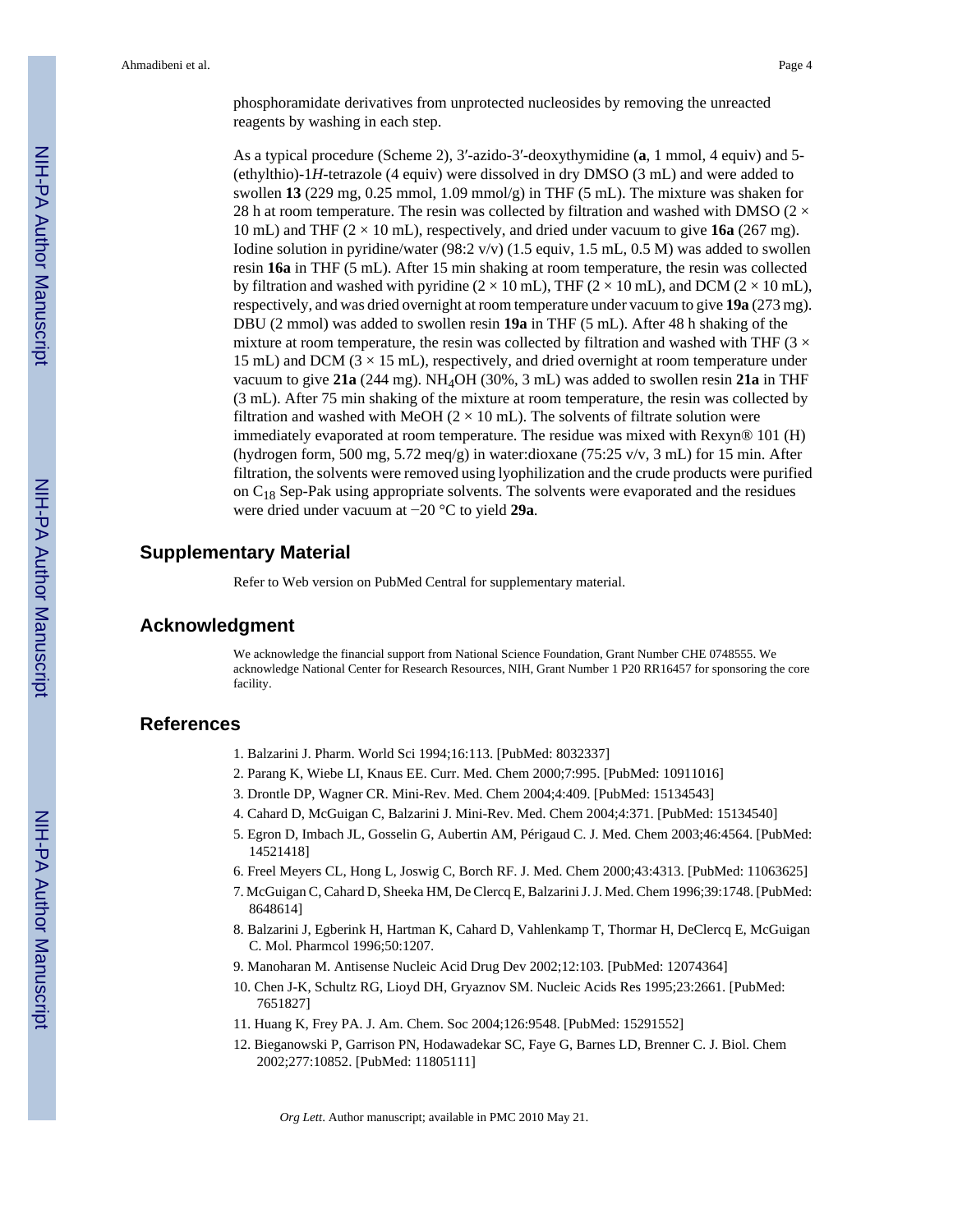- 13. Parang K, Kohn JA, Saldanha SA, Cole PA. FEBS Lett 2002;520:156. [PubMed: 12044889]
- 14. Zhu JG, Fu H, Jiang YY, Zhao YF. Synlett 2005:1927.
- 15. Zhu J, Hua F, Jiang Y, Zhao Y. J. Org. Chem 2006;71:1722. [PubMed: 16468833]
- 16. Wray J, Jahn W. FEBS Lett 2002;518:97. [PubMed: 11997025]
- 17. Abraham TW, Kalman TI, McIntee EJ, Wagner CR. J. Med. Chem 1996;39:4569. [PubMed: 8917645]
- 18. Kruse CH, Holden KG, Offen PH, Pritchard ML, Field JA, Rieman DJ, Bender PE, Ferguson B, Greig RG, Poste G. J. Med. Chem 1988;31:1768. [PubMed: 3045321]
- 19. Zhu J, Han B, Fu H, Jiang Y, Zhao Z. J. Org. Chem 2005;70:6676. [PubMed: 16095286]
- 20. Ahmadibeni Y, Parang K. Curr. Protoc. Nucleic Acid Chem 2008:8. [PubMed: 18551427]Chapter 13:Unit 13
- 21. Parang K, Fournier EJ-L, Hindsgaul O. Org. Lett 2001;3:307. [PubMed: 11430061]
- 22. Parang K. Bioorg. Med. Chem. Lett 2002;12:1863. [PubMed: 12086835]
- 23. Ahmadibeni Y, Parang K. J. Org. Chem 2005;70:1100. [PubMed: 15675883]
- 24. Ahmadibeni Y, Parang K. Org. Lett 2005;7:5589. [PubMed: 16320998]
- 25. Meier C. Mini-Rev. Med. Chem 2002;2:219. [PubMed: 12370064]
- 26. Meier C, Meerbach A, Balzarini J. Front. Biosci 2004;9:873. [PubMed: 14766416]
- 27. Balzarini J, Aquaro S, Knispel T, Rampazzo C, Bianchi V, Perno CF, De Clercq E, Meier C. Mol. Pharmacol 2000;58:928. [PubMed: 11040039]
- 28. Jessen HJ, Fendrich W, Meier C. Eur. J. Org. Chem 2006:974.
- 29. (a) Ahmadibeni Y, Parang K. Org. Lett 2005;7:1955. [PubMed: 15876028] (b) Ahmadibeni Y, Parang K. J. Org. Chem 2006;71:5837. [PubMed: 16839180] (c) Ahmadibeni Y, Parang K. Angew. Chem., Int. Ed 2007;46:4739. (d) Ahmadibeni Y, Parang K. Org. Lett 2007;9:4483. [PubMed: 17915884]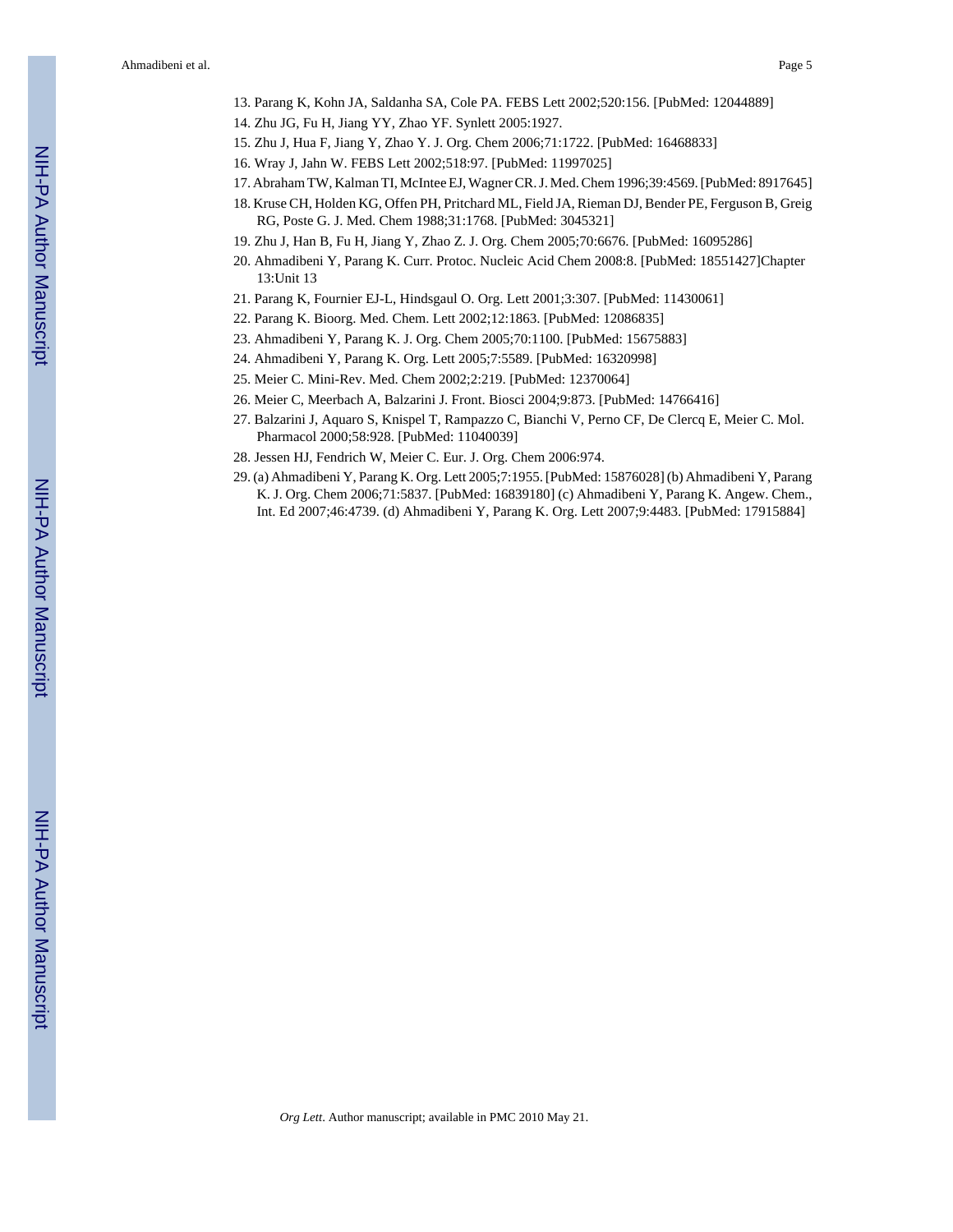Ahmadibeni et al. Page 6



**Scheme 1.** Synthesis of Diphosphitylating and Triphosphitylating Reagents ( **4** and **7**).

*Org Lett*. Author manuscript; available in PMC 2010 May 21.